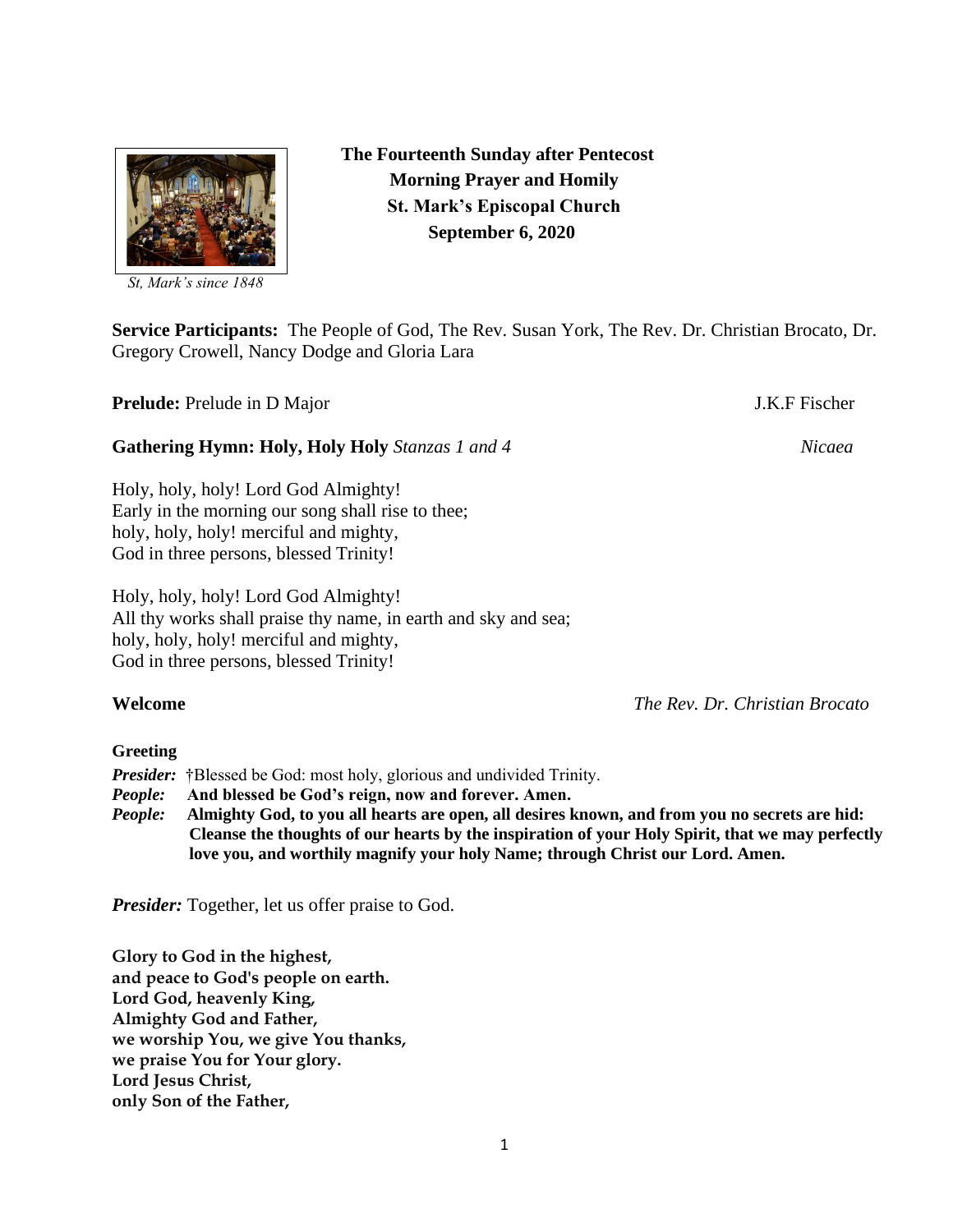**Lord God, Lamb of God, You take away the sin of the world: have mercy on us; You are seated at the right hand of the Father: receive our prayer. For You alone are the Holy One, You alone are the Lord, You alone are the Most High, Jesus Christ, with the Holy Spirit, in the glory of the Father. Amen.**

### **Collect of the Day**

Let us pray:

Grant us, O Lord, to trust in you with all our hearts; for, as you always resist the proud who confide in their own strength, so you never forsake those who make their boast of your mercy; through Jesus Christ our Lord, who lives and reigns with you and the Holy Spirit, one God, now and forever. **Amen.**

# **The Word of God**

## **The Hebrew Scripture Ezekiel 33:7-11**

A reading from the Prophet Ezekiel

You, mortal, I have made a sentinel for the house of Israel; whenever you hear a word from my mouth, you shall give them warning from me. If I say to the wicked, "O wicked ones, you shall surely die," and you do not speak to warn the wicked to turn from their ways, the wicked shall die in their iniquity, but their blood I will require at your hand. But if you warn the wicked to turn from their ways, and they do not turn from their ways, the wicked shall die in their iniquity, but you will have saved your life.

Now you, mortal, say to the house of Israel, Thus you have said: "Our transgressions and our sins weigh upon us, and we waste away because of them; how then can we live?" Say to them, As I live, says the Lord God, I have no pleasure in the death of the wicked, but that the wicked turn from their ways and live; turn back, turn back from your evil ways; for why will you die, O house of Israel?

Hear what the Spirit is saying to God's People. **Thanks be to God.**

**The Psalm** Let us meditate on Psalm 119 as it is sung by the cantor.

33 Teach me, O Lord, the way of your statutes, \* and I shall keep it to the end.

34 Give me understanding, and I shall keep your law; \* I shall keep it with all my heart.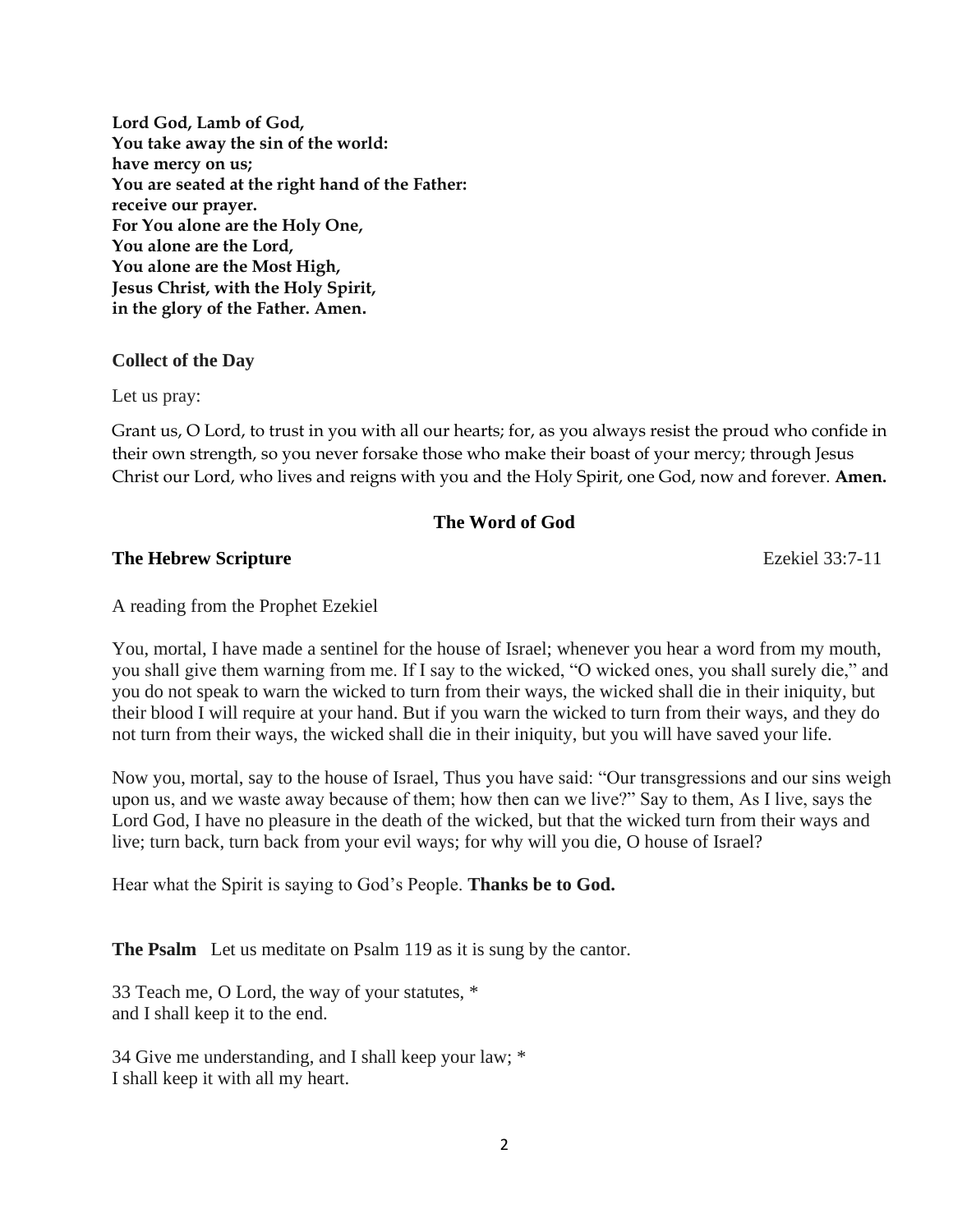35 Make me go in the path of your commandments, \* for that is my desire.

36 Incline my heart to your decrees \* and not to unjust gain.

37 Turn my eyes from watching what is worthless; \* give me life in your ways.

38 Fulfill your promise to your servant, \* which you make to those who fear you.

39 Turn away the reproach which I dread, \* because your judgments are good.

40 Behold, I long for your commandments; \* in your righteousness preserve my life.

# **The Christian Scripture** Romans 13:8-14

A reading from the Letter to the Romans

Owe no one anything, except to love one another; for the one who loves another has fulfilled the law. The commandments, "You shall not commit adultery; You shall not murder; You shall not steal; You shall not covet"; and any other commandment, are summed up in this word, "Love your neighbor as yourself." Love does no wrong to a neighbor; therefore, love is the fulfilling of the law.

Besides this, you know what time it is, how it is now the moment for you to wake from sleep. For salvation is nearer to us now than when we became believers; the night is far gone, the day is near. Let us then lay aside the works of darkness and put on the armor of light; let us live honorably as in the day, not in reveling and drunkenness, not in debauchery and licentiousness, not in quarreling and jealousy. Instead, put on the Lord Jesus Christ, and make no provision for the flesh, to gratify its desires.

Hear what the Spirit is saying to God's People. **Thanks be to God.**

# **Gospel Hymn: Christ is made the sure foundation Westminster Abbey**

**Christ is made the sure foundation, Christ the head and cornerstone, chosen of the Lord and precious, binding all the church in one; holy Zion's help forever, and her confidence alone. All that dedicated city, dearly loved of God on high,**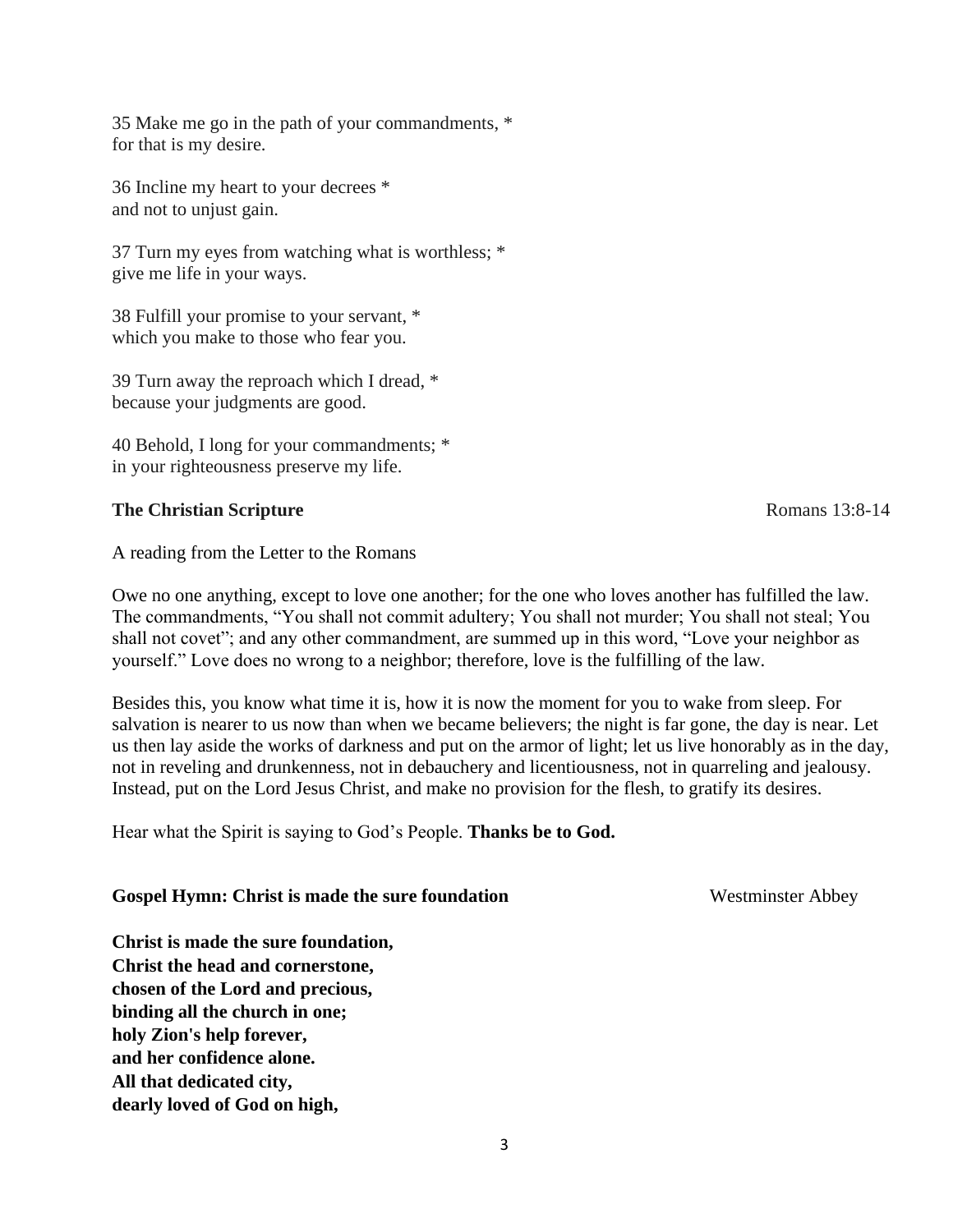**in exultant jubilation pours perpetual melody; God the One in Three adoring in glad hymns eternally.**

**To this temple, where we call thee, come, O Lord of hosts, today: with thy wonted loving-kindness hear thy people as they pray; and thy fullest benediction shed within its walls alway.**

**Here vouchsafe to all thy servants what they ask of thee to gain, what they gain from thee forever with the blessed to retain, and hereafter in thy glory evermore with thee to reign.**

**Gospel** Matthew 18:15-20

The Holy Gospel of our Savior, Jesus Christ, according to Matthew. **Glory to you, O Christ.**

Jesus said, "If another member of the church sins against you, go and point out the fault when the two of you are alone. If the member listens to you, you have regained that one. But if you are not listened to, take one or two others along with you, so that every word may be confirmed by the evidence of two or three witnesses. If the member refuses to listen to them, tell it to the church; and if the offender refuses to listen even to the church, let such a one be to you as a Gentile and a tax collector. Truly I tell you, whatever you bind on earth will be bound in heaven, and whatever you loose on earth will be loosed in heaven. Again, truly I tell you, if two of you agree on earth about anything you ask, it will be done for you by my Father in heaven. For where two or three are gathered in my name, I am there among them."

The Gospel of Christ. **Praise to you, O Christ.**

**The Homily** *The Rev. Dr. Christian Brocato*

# **The Apostles' Creed**

I believe in God, the Father almighty, creator of heaven and earth.

I believe in Jesus Christ, his only son, our Lord. He was conceived by the power of the Holy Spirit and born of the Virgin Mary. He suffered under Pontius Pilate, was crucified, died, and was buried. He descended to the dead. On the third day he rose again. He ascended into heaven, and is seated at the right hand of the Father. He will come again to judge the living and the dead.

I believe in the Holy Spirit, the holy catholic Church, the communion of saints, the forgiveness of sins, †the resurrection of the body, and the life everlasting. Amen.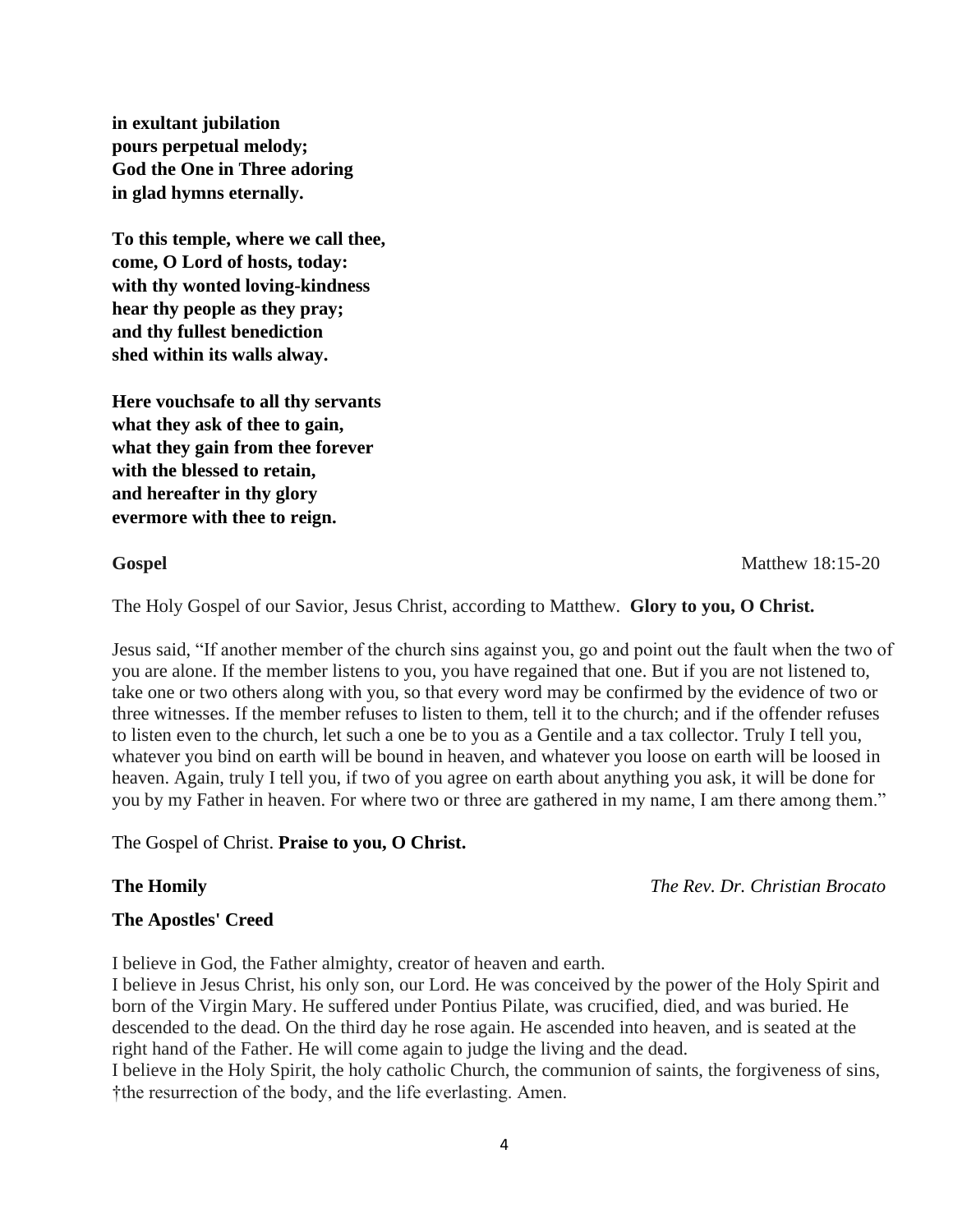### **The Lord's Prayer**

*Presider*: God be with you. *People:* **And also with you.** *Presider*: Please, pray whichever version of The Lord's Prayer you prefer as it is prayed aloud in Spanish.

Padre nuestro, que estas en el cielo, santificado sea tu nombre; Venga a nosotros tu reino, Hágase tu voluntad, en la tierra como en el cielo, Danos hoy nuestro pan de cada dia, Perdona nuestras ofensas, como tambián nosotros perdonamos a los que nos ofenden, No nos deyes caer en la tentación Y libranos del mal Porque tuyo es el reino, el poder, y la gloria Por los siglos de los siglos. Amen.

Our Father, who art in heaven, hallowed be thy Name, thy kingdom come, thy will be done, on earth as it is in heaven. Give us this day our daily bread. And forgive us our trespasses, as we forgive those who trespass against us. And lead us not into temptation, but deliver us from evil. For thine is the kingdom, and the power, and the glory, for ever and ever. Amen.

## **Traditional Contemporary**

Our Father in heaven, hallowed be your Name, your kingdom come, your will be done, on earth as in heaven. Give us today our daily bread. Forgive us our sins as we forgive those who sin against us. Save us from the time of trial, and deliver us from evil. For the kingdom, the power, and the glory are yours, now and forever. Amen.

### **Prayers of the People**

During this Season of Pentecost, we ask God to hear our prayers.

For St. Mark's, the Vestry and all those in Parish leadership, and all that we do to offer ourselves and all we have to bring about the reign of God in our world. We pray: *O God, hear us.*

For the President, the Governor and the Mayor. For a fair and just voting and electoral process. For the unemployed and under employed. For an end to racism, gun violence and war. We pray: *O God, hear us.*

For Archbishop Justin, Presiding Bishop Michael, The Rt. Rev. Whayne Hougland, Dana, his wife and family, and all who give of themselves for the sake of the Gospel.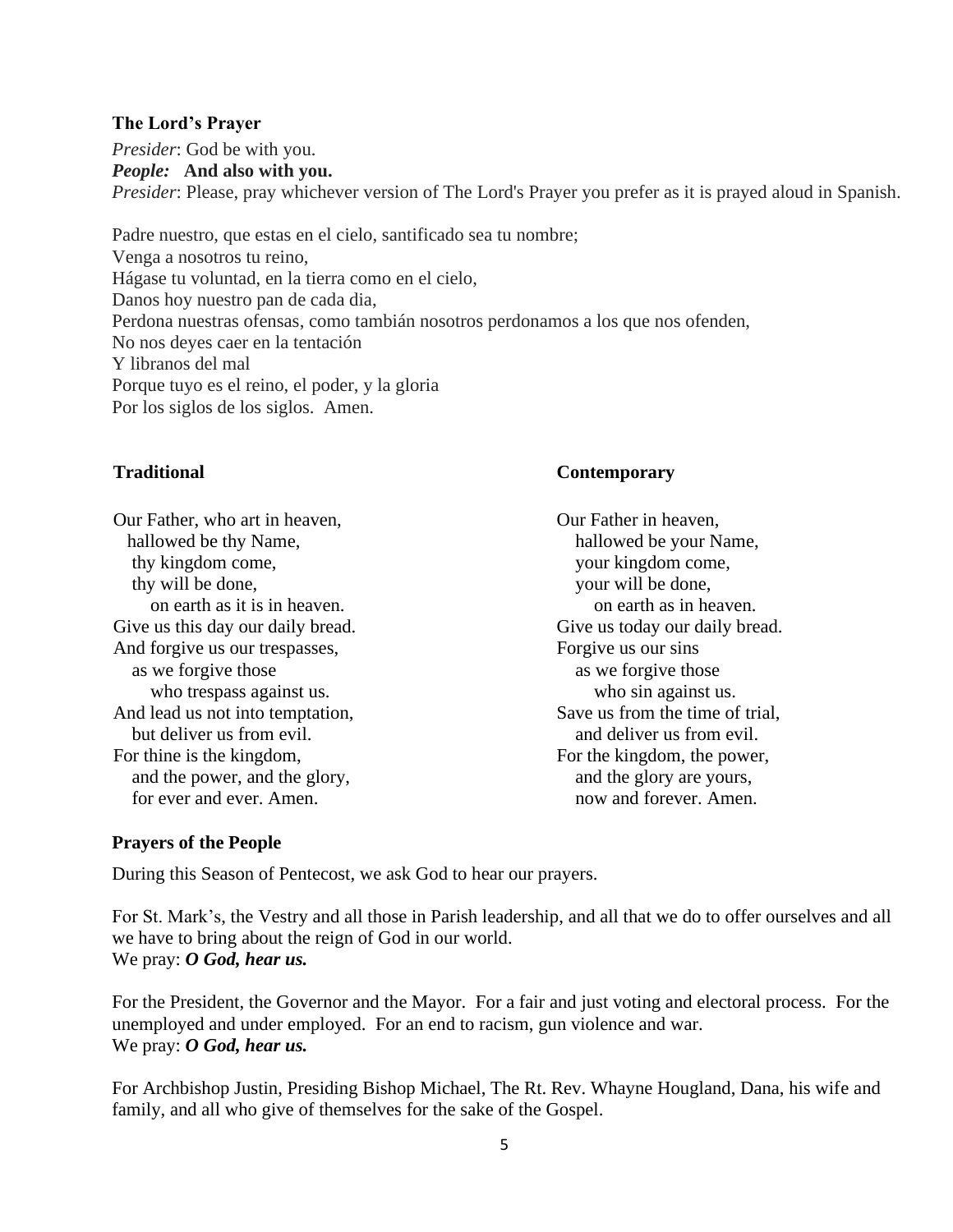#### We pray: *O God, hear us.*

For the sick, especially remembering those on our Parish Prayer List found in today's bulletin, those suffering due to the Corona Virus and all those for whom we have promised to pray. *(Pause to add additional prayers either silently or aloud)* We pray: *O God, hear us.*

For those who have died. We remember those who have died due to the pandemic. May they rest in peace and may light perpetual shine upon them. *(Pause to add additional prayers either silently or aloud)* We pray: *O God, hear us.*

For what else or whom else shall we pray this day? *(Pause to add additional prayers either silently or aloud)*

O God, we ask you to hear our prayers, those we have named aloud and those which lie deep within our hearts. **Amen.**

**The Peace** May the peace of Christ be with you and all those whom you love. **Amen**.

### **Announcements**

### **Invitation to Giving**

Please, know that your monetary gift is very important to our ministry at St. Mark's. Contributions can be made online at [www.stmarksgr.org](http://www.stmarksgr.org/) or by mail. May God bless you for your generosity!

**The Offertory** – Crown the Altar H. Purcell

### **A Prayer of St. John Chrysostom**

Almighty God, you have given us grace at this time with one accord to make our common supplication unto you; and you have promised through your well-beloved Son that when two or three are gathered together in his Name you will be in the midst of them: Fulfill now, O Lord, our desires and petitions as may be best for us; granting us in this world knowledge of your truth, and in the age to come life everlasting. **Amen.**

### **A Prayer to End Racism**

O God, create in us a new mind and heart that will enable us to see brothers and sisters in the faces of those divided by racial categories. Give us the grace and strength to rid ourselves of racial stereotypes that oppress some of us while providing entitlements to others. Help us to create a Church and nation that embrace the hopes and fears of oppressed People of Color where we live, as well as those around the world. Heal your family God and make us one with you in union with our brother Jesus and empowered by your Holy Spirit. Free us from racism, gun violence and brutality of any kind through the power of the Holy Spirit and in the Name of Jesus. **Amen.** <https://spsmw.org/prayer/prayer-dismantling-racism/>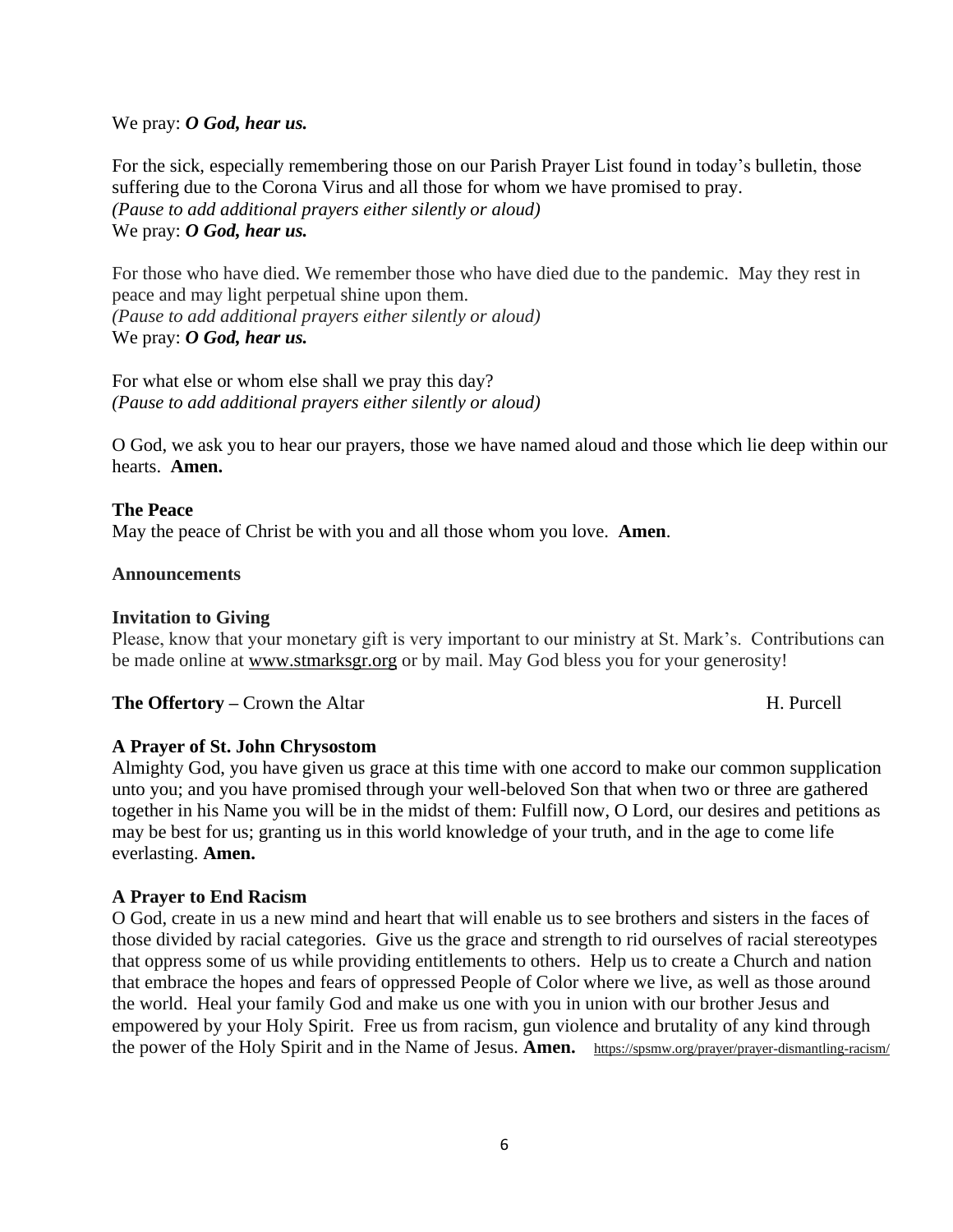#### **A Prayer for the End of the Pandemic**

O God, hear the prayers of your people all over the world who are crying out in need for an end to the virus pandemic. Comfort those in isolation, those who have lost livelihoods, those who are sick and those who may die this day unloved or unattended. Comfort those in mourning, those for whom the virus has brought deep and utter sadness, families, villages, cities and countries. Give strength to those in the rescue and medical professions to keep them safe from harm as they work to bring safety and health to those in need. Give us all a greater sense of connectedness as we strive to be safe from harm and as we await the end of the suffering of millions of people throughout the world. **Amen.**

### **The Blessing**

Life is short, and we do not have much time to gladden the hearts of those who make the journey with us. So, be swift to love and make haste to be kind. And the blessing of the God †who made us, who loves us, and who travels with us be with us now and forever we pray. **Amen.**

#### **Hymn of Sending Forth: All creatures of our God and King** *Lasst uns erfreuen*

**All creatures of our God and King, lift up your voice and with us sing alleluia, alleluia! Bright burning sun with golden beams, pale silver moon that gently gleams, O praise him, O praise him, alleluia, alleluia, alleluia!** 

**Great rushing wind and breezes soft, you clouds that ride the heavens aloft, O praise him, alleluia! Fair rising morn, with praise rejoice, stars nightly shining, find a voice, O praise him, O praise him, alleluia, alleluia, alleluia!** 

**All you with mercy in your heart, forgiving others, take your part, O sing now, alleluia! All you that pain and sorrow bear, praise God and cast on him your care, O praise him, O praise him, alleluia, alleluia, alleluia!** 

**Let all things their Creator bless, and worship him in humbleness, O praise him, alleluia! Praise God the Father, praise the Son, and praise the Spirit, Three in one, O praise him, O praise him,**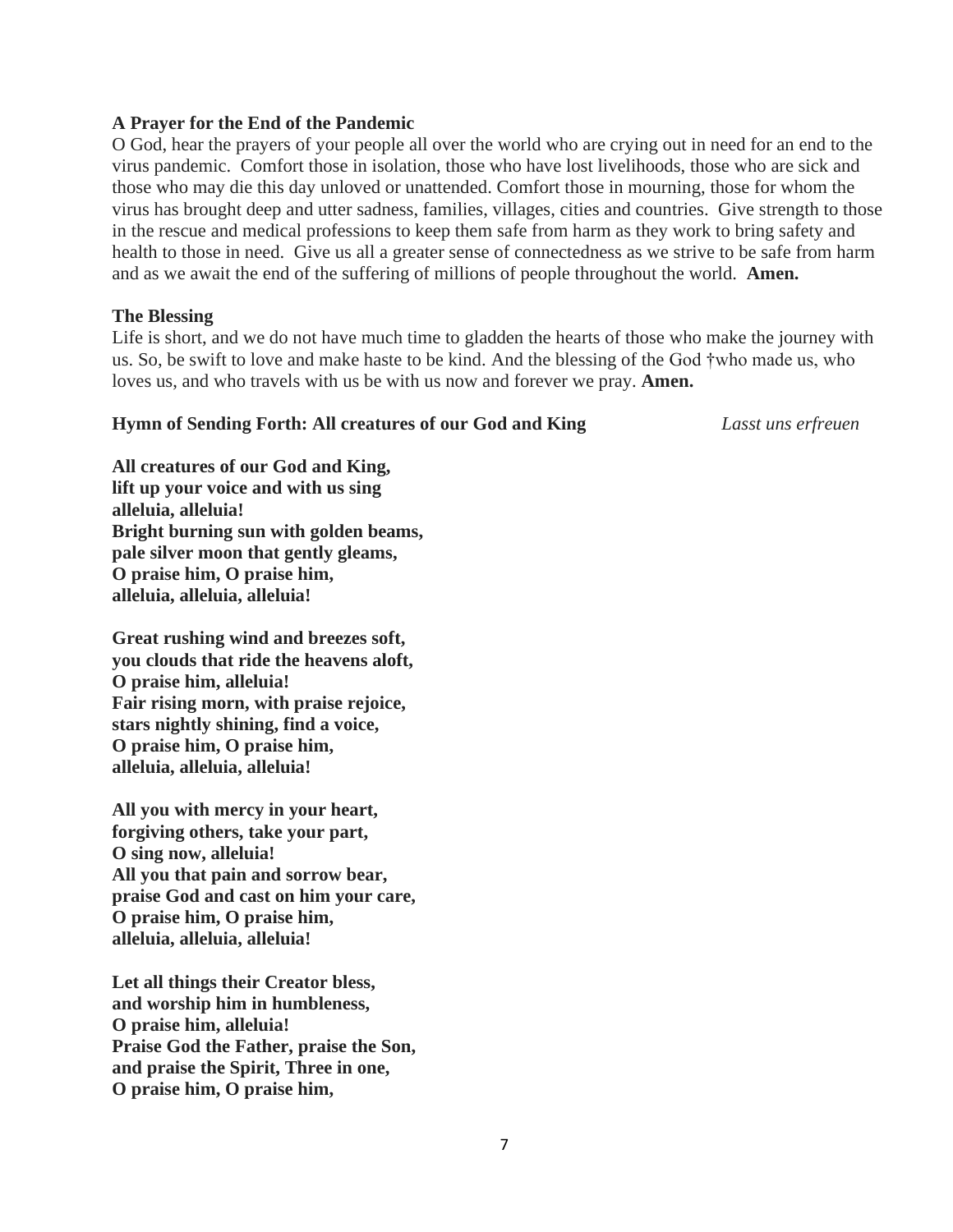**alleluia, alleluia, alleluia!**

#### **The Sending Forth**

Let us go forth to love and serve God and all God's people. Alleluia, alleluia. **Thanks be to God. Alleluia, alleluia.**

**Postlude:** Toccata Undicima G. Frescobaldi

Thank you for being with us today. Please, see the Parish's website at [www.stmarksgr.org](http://www.stmarksgr.org/) for information on Parish life and activities, links to our Facebook Page and YouTube Channel, the Calendar and the latest newsletter, eNews, for messages and announcements of the Parish. Join us again next week and for other Services offered Monday through Thursday each week on Facebook. May God bless you on your journey of faith. Thanks, again, for being with us.

Special Announcement: Parishioners are invited to the St. Mark's in the Park day next Sunday at Ada Park from 9:00 a.m. to 1:00 p.m. Please, see the information on Facebook and plan to join us for fun, fellowship, worship and bring your own lunch event. The horn section of the Grand Rapids Symphony will be with us at worship. A regular Sunday Morning Prayer with Preaching will be presented on Facebook, the website and YouTube at 10:30 a.m. as usual. Many thanks! 

# **†**

#### **The St. Mark's Prayer List**

**Prayers are requested:** Jacob Blake Lynn & Tony Burk The Casines-Abreu family Marge Dickinson Roger Faber Art Freeman Judy Freeman Patricia Hoxie Kari Ingersoll Ty Karsen Barb Kent Tom Klein Cathy Mahoney Len Mahoney Sarah McIntire & Kate Goebbert Alissa Monsalvo Bill Nasser John Oatley